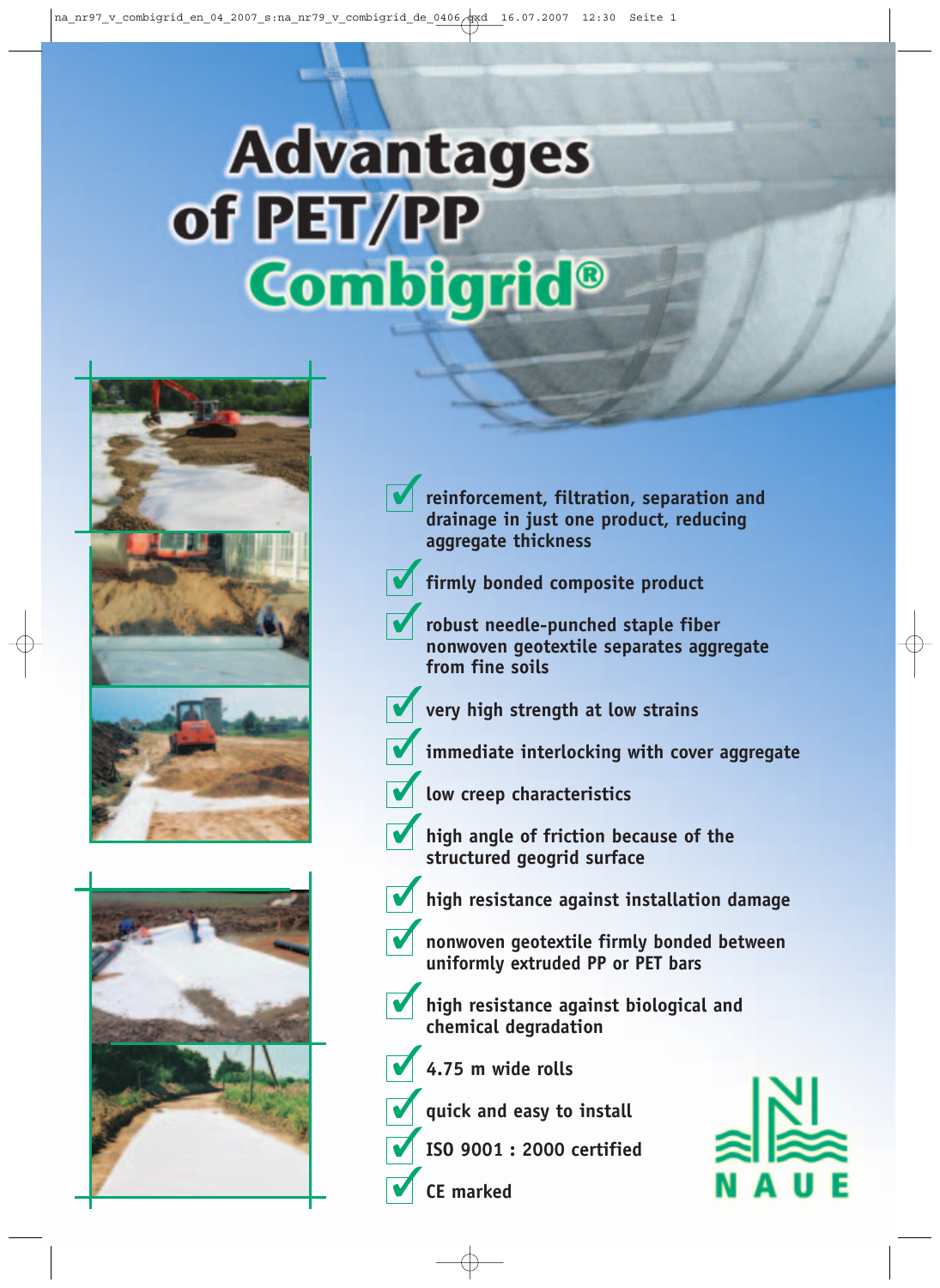## **Combigrid®**

Combigrid® geogrids are the next generation of geogrids produced with state of the art manufacturing technology, unlike any other geogrid on the marketplace today. The reinforcement element



is a highly oriented polypropylene or polyester bar that is uniformly extruded and drawn to achieve a high modulus and strength at low elongations. The Secutex<sup>®</sup> nonwoven geotextile is placed between the Secugrid® bars during the manufacturing process and is firmly bonded be tween the reinforcement bars with the NAUE patented welding technology to provide a structurally sound and stable geogrid. Combigrid® geogrids are mainly used in conjunction with soft and low CBR soils where soil reinforcement in combination with separation and filtration is needed, such as in base reinforcement, embankment reinforcement and pile cap platforms. **Combigrid®**

*Figure 1* **Stress/strain curves of Combigrid® and selected geogrids. Enhanced view outlines realistic working strains (< 2 % elongation)**

#### **Advantage: Stress/strain behaviour**

Geogrid composites like Combigrid® are used wherever a high strength is required at low



elongation. The stress/strain behaviour (also known as strength/elongation) of the geogrid is important when selecting which type of geogrid is to be used or specified. Geogrids will typically have a maximum elongation at break of 6 % to 15 %. However, the internal angle of friction of medium to densely compacted soils, in realistic design conditions, is reduced when the soil is subjected to an elongation of less than 2 %. It is necessary to align the stress/strain behaviour of the installed geogrid to the elongation behaviour of the soil.

The performance of the geogrid at a stress/strain ratio in the range of 2 % is therefore important and here Combigrid® shows its strength. Combigrid® has excellent tensile strengths at low elongations (Fig. 1) and demonstrates its advantages in the critical required elongation ranges.

### **Advantage: Soil separation**

The three dimensional fibre matrix of the needlepunched Secutex® nonwoven, that is firmly secured between the Secugrid® bars during the manufacturing process, acts as a separation layer between different grain size soils and ensures longterm separation and filter stability. Such a separation layer is typically recommended in base course applications for subsoils with a CBR less than 3 % or in applications where fines should be prevented from moving into the reinforced aggregate above.

The high elongation capacity of Secutex® nonwoven geotextiles ensures excellent resistance to damage. This robust characteristic of Secutex® products allows them to easily accommodate irregular or soft subgrades. When covered with the aggregate, the Secutex® nonwoven geotextile fibres are reoriented around the stones, preventing damage to the nonwoven structure. With this excellent elongation property the interlocking effect of Combigrid® with the fill materal is not reduced so that the stress transfer to the geogrid through the high strength Secugrid® bars is ensured.

### **Advantage: Low costs**

Combigrid®, a bonded composite of a Secugrid® geogrid and a Secutex® nonwoven geotextile, can be used if a geosynthetic product is required to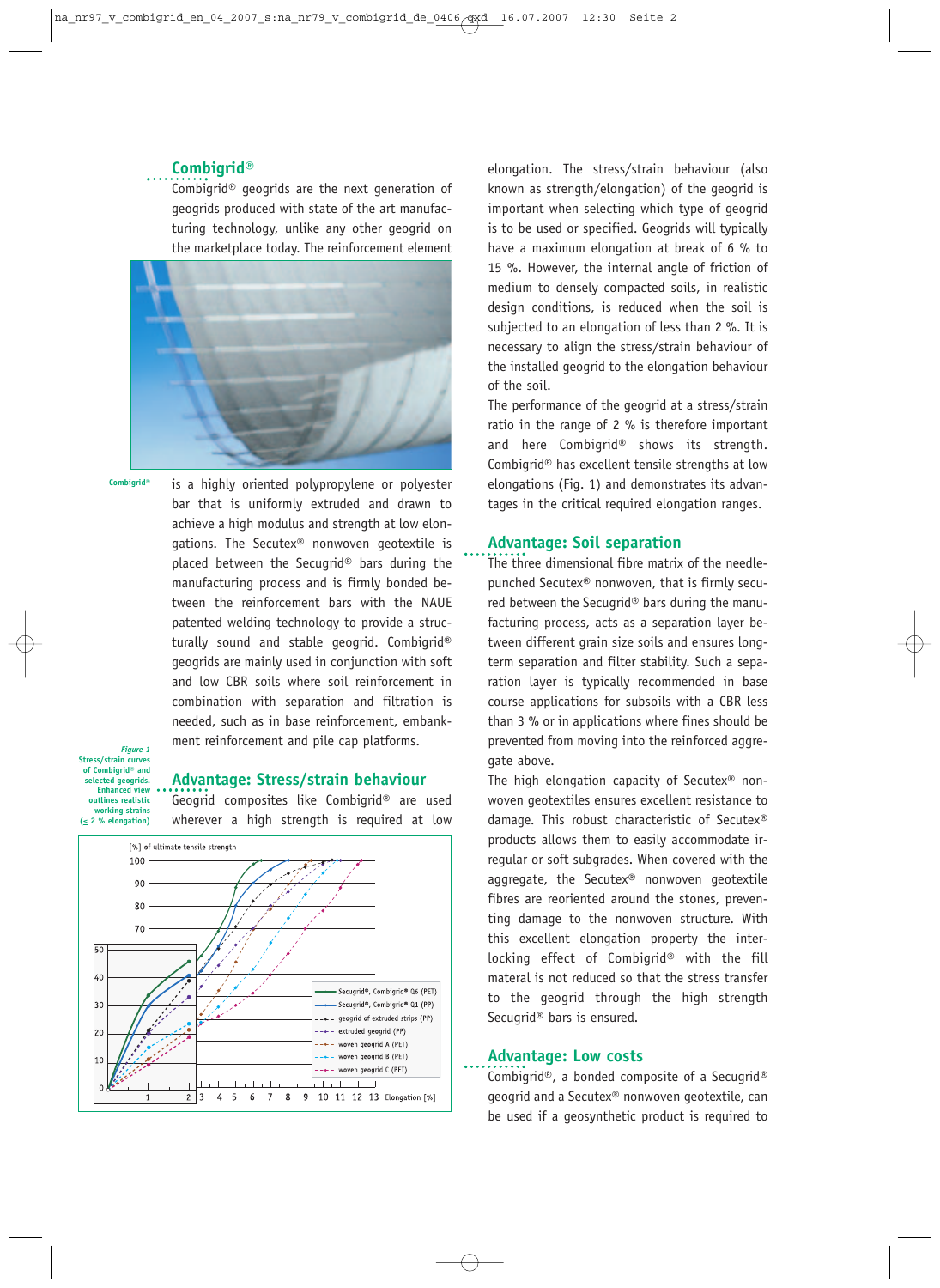provide both reinforcement functions as well as separation, filtration and/or drainage functions between the cover layer and subsoil. Due to its composite nature, Combigrid® can easily be rolled out in a one step installation process. Additionally Combigrid® allows for cost savings when designing a base course reinforcement as less gravel material and excavation is required when compared to an unreinforced design.

# **APPLICATION**

#### *Combigrid® reinforced bypass*

The implementation of the Kuestrin-Kietz roadway bypass project on federal road B1, east of Berlin, Germany, called for a grade-separated crossing combining an all-purpose rural road with the construction of the actual bypass. The project is in a classic low-lying area of the Oder river and the subsoil here is primarily peat. This presented the designers with the problem of providing a secure foundation for the up to 8 m high earthen ramps connecting the rural road to the overpass bridge. The foundation design had to minimise settling and be able to absorb expansion forces in the embankments base. A two-layer geosynthetic rein forcement was selected in the design in conjunction with preloading a layer of crushed stone over the subsoil to avoid much more costly foundation techniques, such as support pilings.

**Combigrid® installation over the soft subgrade (Kuestrin-Kietz, Germany)**



About 7,000 m² of Combigrid® 60/60 Q1 251 GRK 4 were used as the bottom reinforcement layer. Combigrid® ensured the separation and filtration between the embankment's bulk material and the finely grained subsoil along with providing the first layer of soil reinforcement.

The second reinforcing layer consists of 6,000 m² of Secugrid® 40/40 Q1 geogrid and is positioned 500 mm above Combigrid®.

The advantages of Combigrid® are an immediate interlocking and transfer of stress into the reinforcement bars of the Combigrid® with an integrated filtration and separation layer against soft subsoils. And only one material needs to be handled versus two separate layers. The absence of larger overlaps as required for a single separation nonwoven geotextile layer also reduces costs and makes the installation faster, easier and cheaper. Additionally, with Secugrid® and Combigrid®, an edge wrap around the aggregate soil reinforcement material is not required.

#### *Temporary road in Espelkamp, Germany*

A temporary roadway for construction traffic over an estimated period of 3 years had to be built over a length of 1 km over a soft soil with a CBR of less than 3 %. The design asked for a CBR on the top level of the road of 24 %. The first approach therefore requested a minimum of 70 cm of crushed material 0/80 mm to allow this value. An alternative solution from the winning contractor suggested a Combigrid® 30/30 Q1 151 geogrid and only 45 cm of fill material, based on the NAUE calculation diagram. After removal of



**Combigrid® over an extreme weak soft soil (Espelkamp, Germany)**

100 mm of the topsoil, the Combigrid® composite geogrid was easily placed on the weak subsoil due to its stiffness properties. The crushed gravel was then placed directly on top of Combigrid® and was additionally compacted to increase the base course strength. In applications like these, it is important that the selected geogrid immediately transfers the stress into the reinforcing geogrid elements. Immediate interlocking, high strength at low elongations and filter stability between the soft subgrade and the base course were therefore the required properties. This solution saved the owner roughly 10,000 Euros just on the fill material.